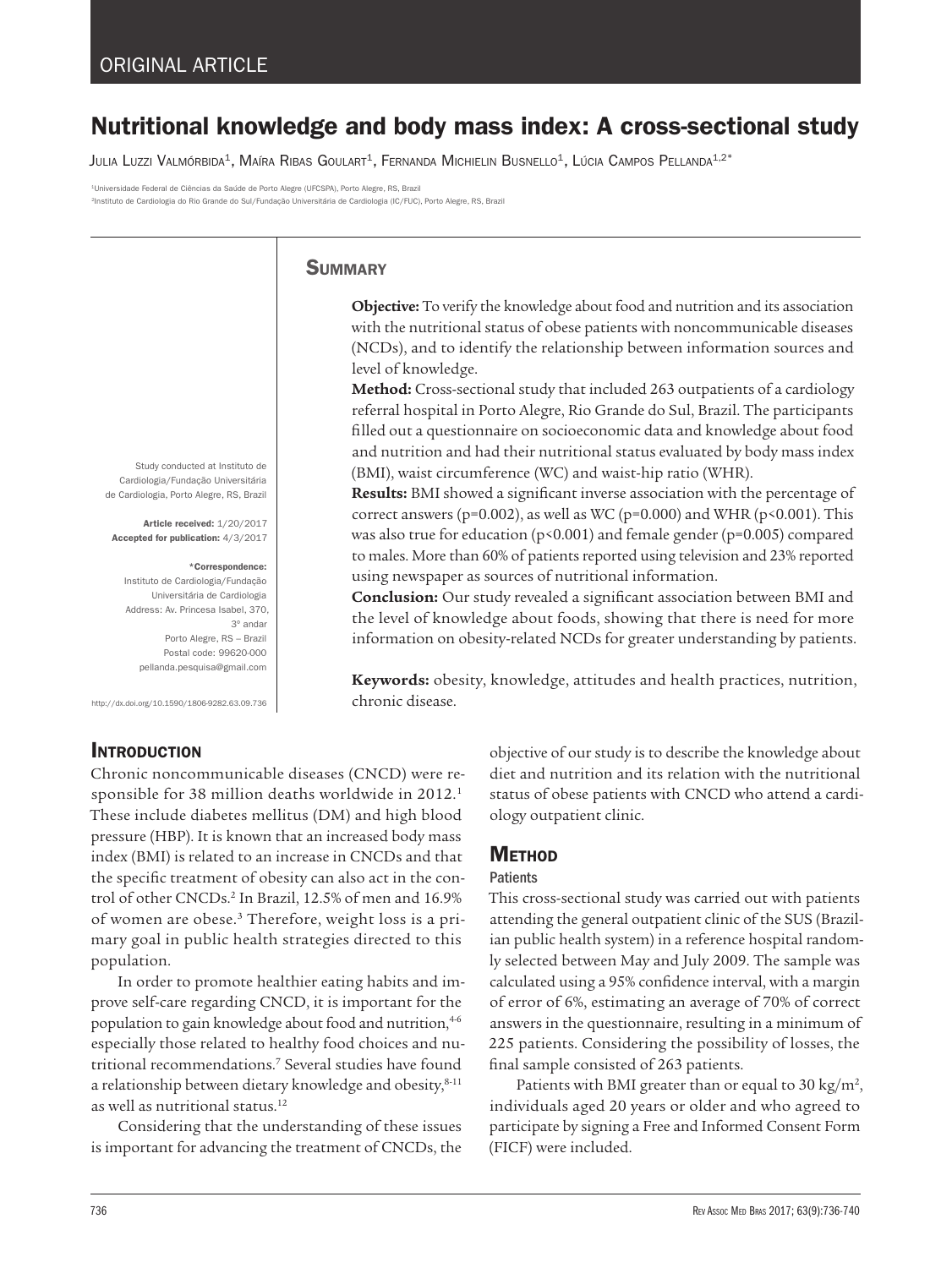Patients who presented diseases that caused obesity and water retention, presence of edema, liver disease or nephropathy were excluded. Our study was approved by the institution's ethics committee.

#### Data collection procedure

Nutritional status was evaluated based on BMI, waist circumference (WC) and the waist-hip ratio (WHR). In order to measure weight and height, participants were positioned on their feet, with their heels joined, arms along their sides, legs stretched, shoulders relaxed, and head in the horizontal plane; they were all barefoot and wearing light clothing. Both height and weight were measured using an anthropometric scale, Filizola brand, located in a private place, in the waiting room of the outpatient clinic. WC was measured while the patient was standing up, just after breathing out, 1 cm above the iliac crest. Hip circumference was assessed on the widest circumference of the buttocks. All of these measurements were performed with an inelastic tape measure.

After the anthropometric evaluation, the patients answered a questionnaire with thirteen questions. The questionnaire was initially consisted of questions about personal and sociodemographic identification, such as sex, age, formal education, risk factors, food choice and sources of food information. There were also 20 questions to assess the level of general knowledge about food and nutrition, such as sugar, fat, fiber and salt content in foods, as well as sources of dietary cholesterol. The questionnaires were applied by a researcher trained for such activity in the waiting room of the outpatient clinic.

The questionnaire was adapted from Parmenter and Wardle,<sup>13</sup> since there were no other similar studies applied in the adult Brazilian population. Questions about sources of information about foods and influences on food choice were multiple choice, with the possibility of selecting more than one option for each of the questions, as well as questions concerning sugar, fat and sodium contents in foods. In all other questions about diet and nutrition, patients could select only one of the alternatives presented.

#### Statistical analysis

The database was assembled using Excel 2003, while the statistical analyzes were performed using SPSS software version 17.0.2.

Means and standard deviation or median and minimum and maximum values were used to present continuous variables, while absolute (n) and relative (%) frequencies were used for the categorical variables. Continuous variables were analyzed using Pearson correlation, and

categorical variables were analyzed using Spearman correlation. We used Student's t-test to compare means, and Chi-square test to analyze associations. In all comparisons, a critical alpha of 0.05 was considered.

## **RESULTS**

The study totaled 263 participants. The sample was consisted of 52% of female subjects, with 66.5% of married individuals. Regarding education, 43.4% reported not having completed elementary school. The mean age was 56.7 years and the mean BMI was in the obesity range  $(32.48 \text{ kg/m}^2)$ , as shown in Table 1. The general characteristics of the population are presented in Table 1. BMI, WC and WHR of both sexes are described in Table 2. The mean of correct responses according to different characteristics is described in Figure 1.

| <b>TABLE 1</b> General characteristics of the population. |  |  |  |
|-----------------------------------------------------------|--|--|--|
| N(%)                                                      |  |  |  |
| 138 (52.5)                                                |  |  |  |
| 175(66.5)                                                 |  |  |  |
| 114(43.4)                                                 |  |  |  |
| 70 (26.6)                                                 |  |  |  |
| $N \pm SD$                                                |  |  |  |
| $56.7 \pm 12.9$ years                                     |  |  |  |
| $32.48 \pm 3.41 \text{ kg/m}^2$                           |  |  |  |
|                                                           |  |  |  |

SD: standard deviation.

| <b>TABLE 2</b> Mean BMI, WC and WHR for men and women. |                         |                    |                 |
|--------------------------------------------------------|-------------------------|--------------------|-----------------|
|                                                        | BMI ( $\text{kg/m}^2$ ) | $WC$ (cm)          | <b>WHR</b>      |
| Women                                                  | $33.36 \pm 4.2$         | $109.92 \pm 10.11$ | $0.95 \pm 0.05$ |
| Men                                                    | $32.26 \pm 2.1$         | $112.57 \pm 7.43$  | $1.00 \pm 0.05$ |
| Total of the sample                                    | 32.84±3.41              | 111.09±9.00        | $0.97 \pm 0.06$ |

BMI: body mass index; WC: waist circumference; WHR: waist-hip ratio.

The BMI showed an inverse and significant association with the percentage of correct answers (p=0.002), as well as WC ( $p$ <0.001) and WHR ( $p$ <0.001). However, after stratification by sex, there was a significant association between women when correlating the percentage of correct answers with BMI (p<0.001) and WC (p<0.001). Among men, there was a significant association between the percentage of correct answers and WHR (p=0.002).

Regarding "dieting or adopting food restrictions," 39.2% (103) answered affirmatively. Nevertheless, 88.2% of the participants stated that they presented some CNCD in addition to obesity.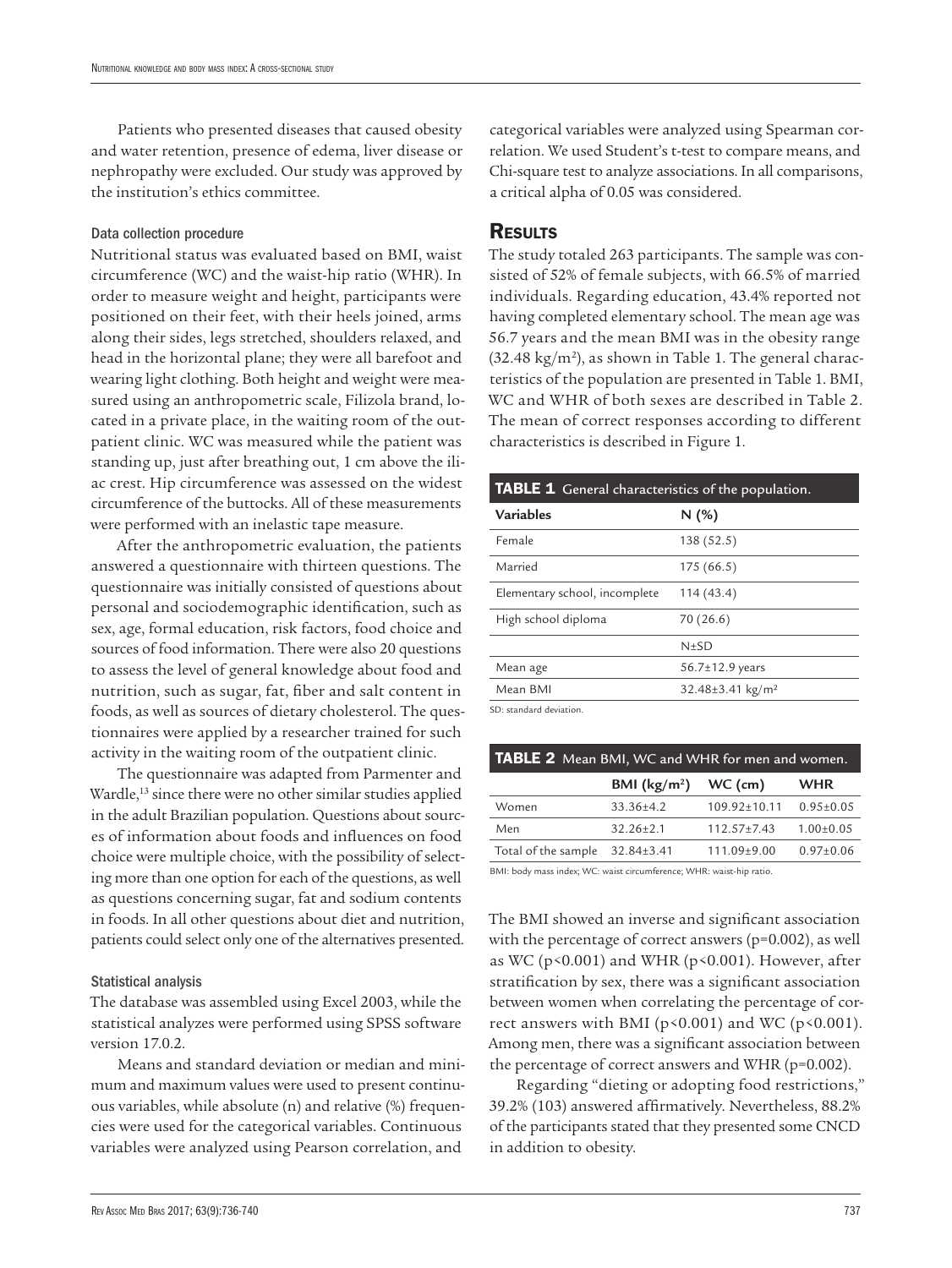

FIGURE 1 Relation between the presence of chronic noncommunicable disease and the mean of correct responses in percentages and p-value.

When asked about the factors that most influence food choice, the most commonly reported alternative was "attempt to maintain a healthy diet" (53%), followed by "taste of the food" (31%) and "routine" (24%). The level of knowledge of the patients who chose the alternative "taste" as one of the main influences in food choice was significantly lower than those who did not choose this alternative. Those who claimed to choose food items in accordance to a diet or to follow a healthy diet had a higher degree of knowledge than those who did not.

Regarding the main sources of information about food and nutrition, 67.3% of the patients (177) pointed to television as one of the main sources, followed by health professionals (29%), newspaper (23%) and nutritionists (16%).

## **DISCUSSION**

The main finding in our study was an inverse and significant correlation between BMI and WC/WHR, as well as the percentage of the participants' correct answers.

Even though some findings do not corroborate the results of the study,<sup>14-18</sup> these are still relevant data. By demonstrating that the level of knowledge about food and nutrition has a significant impact on the nutritional status (noting that participants who scored less in the questionnaire had the worst results for BMI, WC and WHR), we can justify the importance of developing public policies to raise awareness of healthy eating habits and self-care among individuals presenting CNCDs.

In our study, both men and women had high WC and WHR. WC and WHR have a known relation with the amount of abdominal fat, and high values are indicators of risk for the development of cardiovascular disease.

The participants obtained a middling score on the questionnaire, similar to that found in other studies,<sup>19,20</sup> except for O'Brien et al.,<sup>21</sup> who found a good level of knowledge. Formal education was related to the mean of correct answers, and low levels of education are probably related to the result found, which is in agreement with the literature.22 Differently from another study, our results showed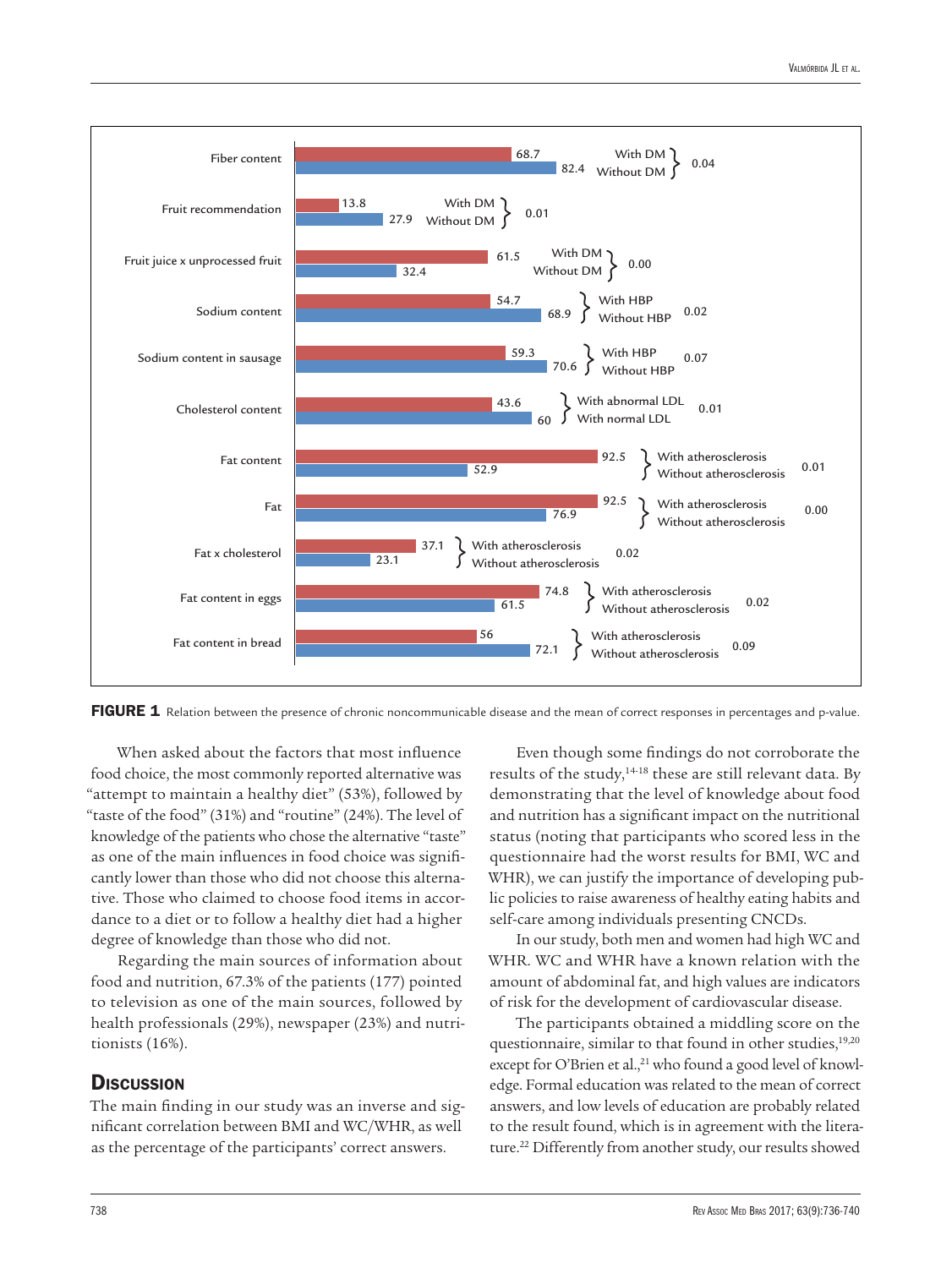that women performed better,<sup>23</sup> which can be explained by a culture in which women are responsible for buying food and preparing meals for the whole family.<sup>17</sup>

Among the three main sources of food information, two are media-related. It is known that media exposure can influence the food choices of adults as well as the amount of food, and the time spent in front of a television screen is related to the higher consumption of high energy foods.16,24,25 Participants who chose "health professionals" or "nutritionists" among the alternatives as important sources of information on food and nutrition did not perform better than those who did not mention these professionals as relevant sources. This reinforces once again the importance of health professionals paying special attention to the diet of patients, especially those with CNCDs.

Most study participants stated that food choice is heavily influenced by an attempt to maintain a healthy diet, even though only 39.2% indicates any food restriction. However, pointing out that eating choice is influenced by the attempt to maintain a healthy diet or to lose weight resulted in a higher percentage of correct responses. Thus, these patients are probably really concerned with choosing the foods that will be part of their meal, and in order to achieve that goal one must know and take an interest in nutritional recommendations, which is achieved through behavioral programs and nutritional education.<sup>26</sup>

The performance of participants for whom food choice is made primarily based on the taste of food was worse than those who did not choose this alternative. This finding is quite consistent in showing less concern about the items that will make up the meals and the diet as a whole, which also reflects less attention and interest in getting information on this subject.

More than 90% of patients correctly answered questions of a more general nature and those involving sodium and fat content of certain foods. However, some aspects should be considered: 88.2% of the patients reported having some other CNCD besides obesity and only 39.2% are doing some type of dietary control. Less than 10% of the participants had already heard about the "Food Guide for the Brazilian Population" or the "Ten steps for a healthy diet," materials developed by the Ministry of Health, which should be used for food guidance and advice for Brazilians. Finally, less than 30% of the patients stated that a physician or other health professional was among the main sources of information about nutrition, this shows that this topic should be further developed at the time of the consultations and that access to nutrition needs to be expanded. This accounts for the fact that nearly 40% of patients claim to believe that soft drinks

are fattier than milk. Therefore, it is up to the health professional to guide patients by indicating educational programs<sup>27</sup> that address issues related to the importance of a varied diet to control risk factors<sup>28</sup> and the nutritional composition of foods, especially for lipids, which are important risk factors for coronary artery disease.<sup>8</sup>

The questionnaire used in our study is considered a limitation, since there is no valid instrument for this population and, therefore, we needed to adapt a previously developed instrument.

#### **CONCLUSION**

There was a significant association between the degree of knowledge about diet and the BMI of the participants, demonstrating the need to develop the autonomy of patients with CNCD, especially with respect to generating knowledge that enables healthy food choices, implementing programs for disease prevention and health promotion.

#### **ACKNOWLEDGMENTS**

We thank the IC/FUC, especially the PREVINA research group, the CAPES and the CNPq.

#### Resumo

Conhecimento nutricional e índice de massa corporal: um estudo transversal

**Objetivo:** Verificar os conhecimentos sobre alimentação e nutrição e sua associação com o estado nutricional de pacientes obesos portadores de doenças crônicas, e identificar a relação das fontes de informação com o nível de conhecimentos.

**Método:** Estudo transversal realizado com 263 pacientes ambulatoriais de um hospital de referência em cardiologia em Porto Alegre, RS. Os indivíduos preencheram um questionário sobre dados socioeconômicos e conhecimentos sobre alimentação e nutrição, tendo seu estado nutricional avaliado por meio de índice de massa corporal (IMC), circunferência da cintura (CC) e relação cintura quadril (RCQ). **Resultados:** O IMC apresentou associação inversa e significativa com o percentual de acertos (p=0,002), assim como a CC (p<0,001) e a RCQ (p<0,001). E também a escolaridade (p<0,001) e o sexo feminino (p=0,005) em relação ao masculino. Mais de 60% dos pacientes relataram utilizar televisão e 23% jornal como fontes de informação sobre alimentação.

**Conclusão:** No presente estudo, houve associação significativa entre IMC e nível de conhecimento sobre alimentação, demonstrando que há necessidade de maior